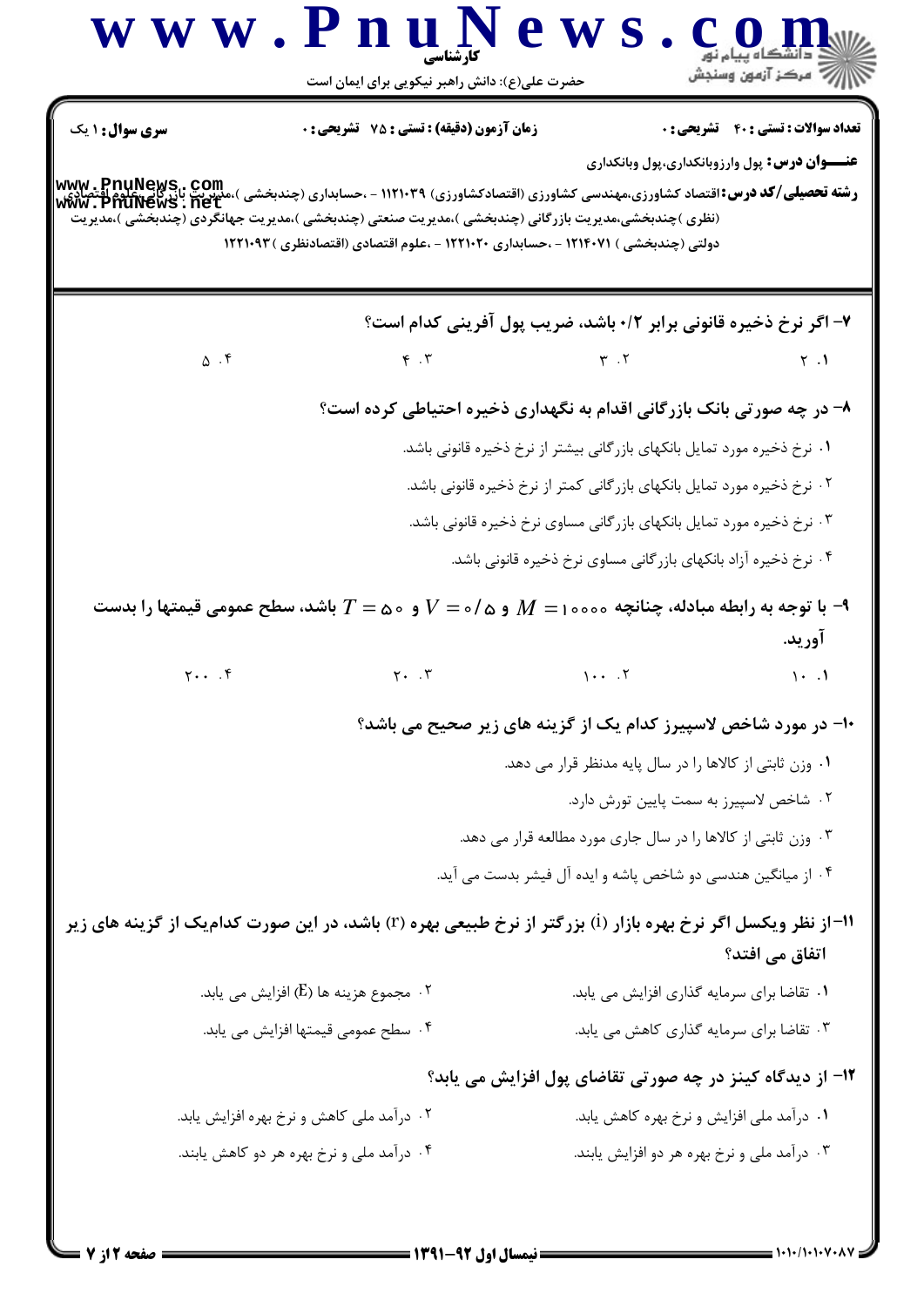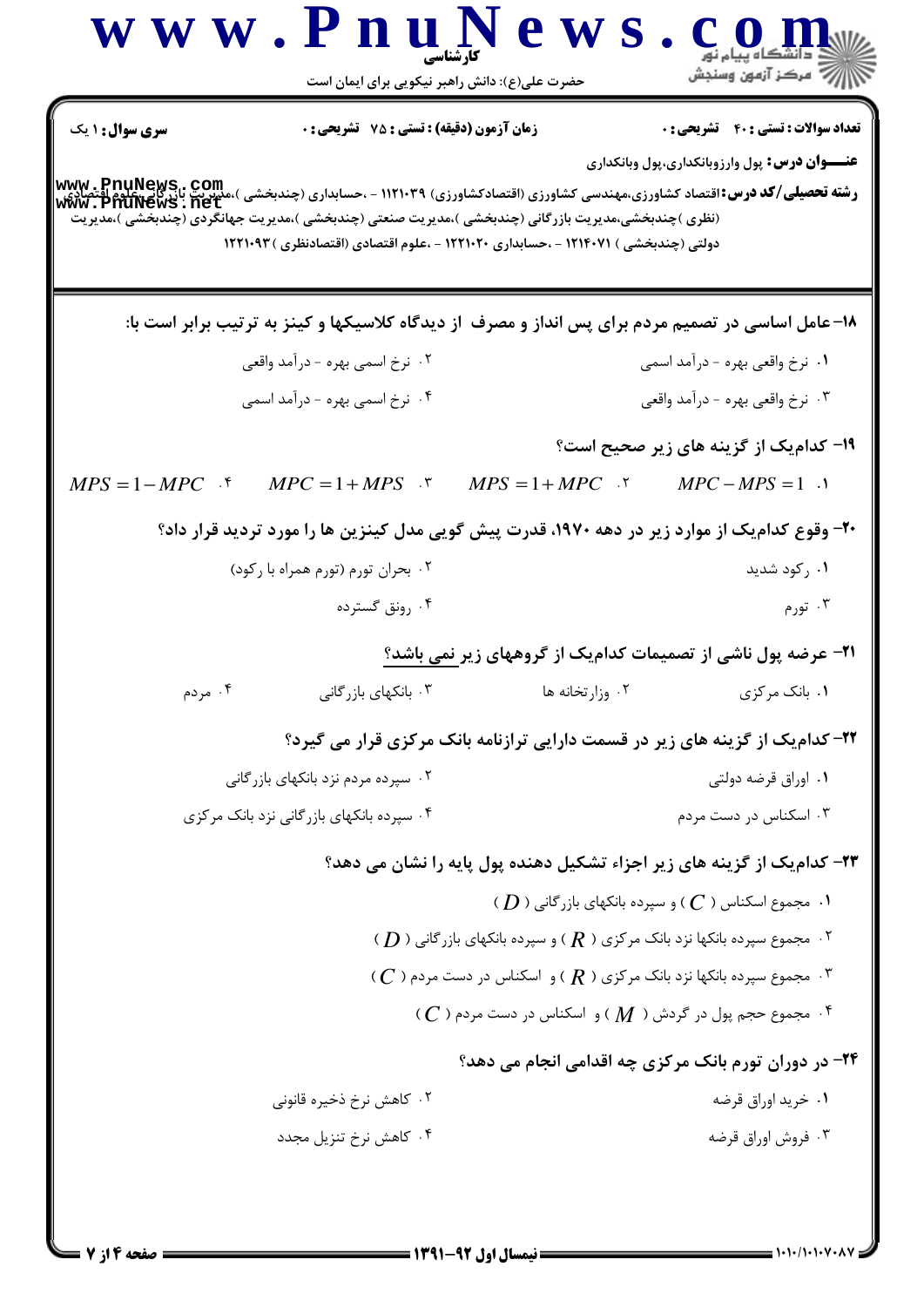| WWW.PD                                                                                                                                                                                     | کار شناسی<br>حضرت علی(ع): دانش راهبر نیکویی برای ایمان است                                                                                                                                | e w s                                                                              | رِ آھرڪز آزمون وسنڊش                                 |
|--------------------------------------------------------------------------------------------------------------------------------------------------------------------------------------------|-------------------------------------------------------------------------------------------------------------------------------------------------------------------------------------------|------------------------------------------------------------------------------------|------------------------------------------------------|
| <b>سری سوال :</b> ۱ یک                                                                                                                                                                     | زمان آزمون (دقیقه) : تستی : 75 تشریحی : 0                                                                                                                                                 |                                                                                    | <b>تعداد سوالات : تستی : 40 ٪ تشریحی : 0</b>         |
| <b>www , PnuNews,. Com.</b><br><b>رشته تحصیلی/کد درس:</b> اقتصاد کشاورزی،مهندسی کشاورزی (اقتصادکشاورزی) ۱۱۲۱۰۳۹ - ،حسابداری (چندبخشی )،مدیریت بازرگانی،علوم اقتصادی<br>www . PnuNews . net | (نظری )چندبخشی،مدیریت بازرگانی (چندبخشی )،مدیریت صنعتی (چندبخشی )،مدیریت جهانگردی (چندبخشی )،مدیریت<br>دولتی (چندبخشی ) ۱۲۱۴۰۷۱ - ،حسابداری ۱۲۲۱۰۲۰ - ،علوم اقتصادی (اقتصادنظری ) ۱۲۲۱۰۹۳ |                                                                                    | <b>عنـــوان درس:</b> پول وارزوبانکداري،پول وبانکداري |
|                                                                                                                                                                                            | ۰۲۵ کدام یک از گزینه های زیر صحیح است؟ ( $B$ : پول پایه ، $m$ : ضریب عرضه پول ، ${\cal F}$ : نسبت ذخیره به سپرده ، $\,$                                                                   | : نسبت اسکناس به سپرده ، $M$ : عرضه پول ) : $K$                                    |                                                      |
|                                                                                                                                                                                            |                                                                                                                                                                                           |                                                                                    |                                                      |
| ۰۲ افزایش $r$ باعث افزایش $m$ می شود. $\,$<br>ا افزایش $m$ باعث افزایش $M$ می شود. $\ell$                                                                                                  |                                                                                                                                                                                           | ۰۱ افزایش $B$ باعث کاهش $M$ می شود. $\,$<br>افزایش $K$ باعث افزایش $M$ می شود. $K$ |                                                      |
|                                                                                                                                                                                            | ۲۶- کدام یک از گزینه های زیر تابع رفتاری بانکهای بازرگانی و بانک مرکزی را نشان می دهد؟                                                                                                    |                                                                                    |                                                      |
| $M = mB$ .                                                                                                                                                                                 | $C = B - rD$ $\cdot$ $\cdot$                                                                                                                                                              | $C = KD$ .                                                                         | $B = C + D$ .                                        |
|                                                                                                                                                                                            |                                                                                                                                                                                           |                                                                                    | ۳۷- کدام گزینه در مورد منحنی $L M$ صحیح نیست؟        |
|                                                                                                                                                                                            |                                                                                                                                                                                           |                                                                                    | ۰۱ نقاط تعادلی در بازار پول را نشان می دهد.          |
|                                                                                                                                                                                            |                                                                                                                                                                                           |                                                                                    | ۰۲ شیب مثبت دارد.                                    |
|                                                                                                                                                                                            |                                                                                                                                                                                           | ۰۳ با اجرای سیاست پولی انبساطی به سمت راست جابجا می شود.                           |                                                      |
|                                                                                                                                                                                            |                                                                                                                                                                                           |                                                                                    | ۰۴ تعادل در بازار کالا و خدمات را نشان می دهد.       |
|                                                                                                                                                                                            | در چارچوب مدل $L$ $L$ پس از اجرای یک سیاست پولی انبساطی، درآمد ملی و نرخ بهره تعادلی به ترتیب $\sim$                                                                                      |                                                                                    | چه تغییری می کنند؟                                   |
| ۰۴ کاهش- کاهش                                                                                                                                                                              | ۰۳ کاهش- افزایش                                                                                                                                                                           | ٠٢ افزايش - افزايش                                                                 | ۰۱ افزایش - کاهش                                     |
|                                                                                                                                                                                            | ۲۹- کدام یک از گزینه های زیر سریعترین ابزار بانک مرکزی از نقطه نظر زمان تأثیر تلقی می گردد؟                                                                                               |                                                                                    |                                                      |
|                                                                                                                                                                                            | ۰۲ ذخیره قانونی                                                                                                                                                                           |                                                                                    | ٠١ عمليات بازار آزاد                                 |
|                                                                                                                                                                                            | ۰۴ نرخ تنزیل مجدد                                                                                                                                                                         |                                                                                    | ۰۳ اسکناس دردست مردم                                 |
|                                                                                                                                                                                            | اگر نسبت اسکناس به سپرده مورد تمایل مردم $\frac{1}{3}$ و نرخ ذخیره قانونی ۲۰ درصد و پول پایه ۴۰۰۰۰۰ واحد پولی $^{-{\mathfrak{r}}\cdot}$                                                   |                                                                                    |                                                      |
|                                                                                                                                                                                            |                                                                                                                                                                                           |                                                                                    | باشد، مقدار عرضه پولی برابر است با :                 |
| $\mathfrak{e}$ $\mathfrak{e}$                                                                                                                                                              | $Y$ $Y$                                                                                                                                                                                   | $\cdots$ . T                                                                       | $\Delta$                                             |
|                                                                                                                                                                                            |                                                                                                                                                                                           | <b>۳۱- کدام یک از گزینه های زیر موجب بروز تورم می گردد؟</b>                        |                                                      |
| ۰۲ کاهش واردات و کاهش صادرات                                                                                                                                                               |                                                                                                                                                                                           | ٠١ افزايش واردات و افزايش صادرات                                                   |                                                      |
|                                                                                                                                                                                            | ۰۴ کاهش واردات و افزایش صادرات                                                                                                                                                            |                                                                                    | ۰۳ افزایش واردات و کاهش صادرات                       |
|                                                                                                                                                                                            |                                                                                                                                                                                           |                                                                                    |                                                      |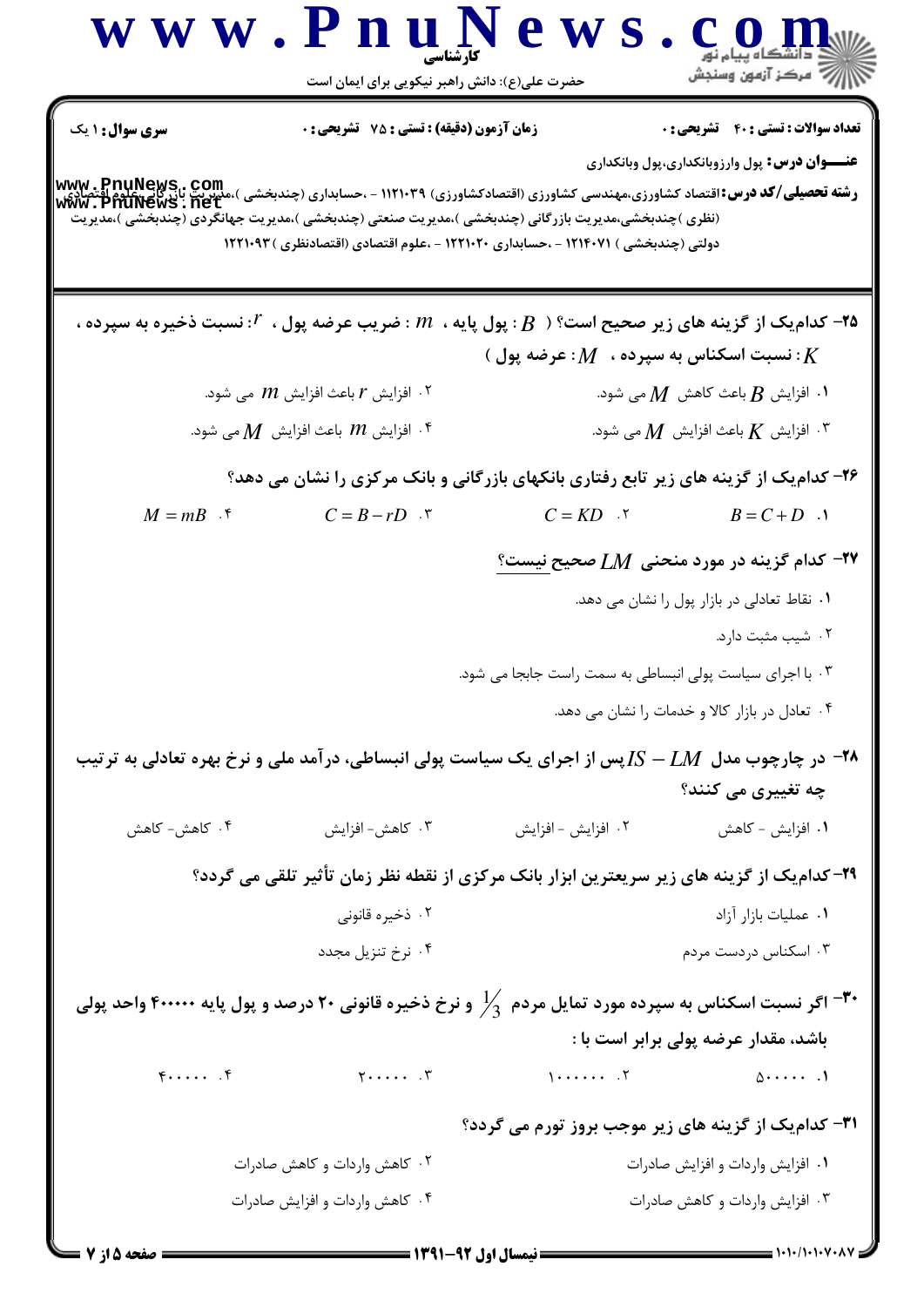|                                       | حضرت علی(ع): دانش راهبر نیکویی برای ایمان است                                                       | ے<br>ایک مرکز آزمون وسنجش                                                                                                                                                                                                           |  |
|---------------------------------------|-----------------------------------------------------------------------------------------------------|-------------------------------------------------------------------------------------------------------------------------------------------------------------------------------------------------------------------------------------|--|
| <b>سری سوال :</b> ۱ یک                | <b>زمان آزمون (دقیقه) : تستی : 75 تشریحی : 0</b>                                                    | <b>تعداد سوالات : تستی : 40 قشریحی : 0</b>                                                                                                                                                                                          |  |
|                                       |                                                                                                     | <b>عنــــوان درس:</b> پول وارزوبانکداری،پول وبانکداری<br> www , PnuNews , Com<br>  <b>رشته تحصیلی/کد درس:</b> اقتصاد کشاورزی،مهندسی کشاورزی (اقتصادکشاورزی) ۱۱۲۱۰۳۹ - ،حسابداری (چندبخشی )،مدیریت بازرگانی<br>  www , PnuNews , net |  |
|                                       | (نظری )چندبخشی،مدیریت بازرگانی (چندبخشی )،مدیریت صنعتی (چندبخشی )،مدیریت جهانگردی (چندبخشی )،مدیریت |                                                                                                                                                                                                                                     |  |
|                                       | دولتی (چندبخشی ) ۱۲۱۴۰۷۱ - ،حسابداری ۱۲۲۱۰۲۰ - ،علوم اقتصادی (اقتصادنظری ) ۱۲۲۱۰۹۳                  |                                                                                                                                                                                                                                     |  |
|                                       |                                                                                                     | ۳۲- در کدام یک از حالتهای زیر افزایش تقاضای کل صرفاً باعث افزایش قیمتها شده و هیچ اثری بر تولید ندارد؟                                                                                                                              |  |
| ۰۲ منحنی عرضه کل صعودی باشد.          |                                                                                                     | ۰۱ منحنی عرضه کل عمودی باشد.                                                                                                                                                                                                        |  |
| ۰۴ منحنی عرضه کل نزولی باشد.          |                                                                                                     | ۰۳ منحنی عرضه کل افقی باشد.                                                                                                                                                                                                         |  |
|                                       |                                                                                                     | ۳۳- تورم پیش گویی نشده معمولاً به نفع  و به ضرر  عمل می کند.                                                                                                                                                                        |  |
| ۰۲ بدهکاران - طلبکاران                |                                                                                                     | ٠١ طلبكاران - بدهكاران                                                                                                                                                                                                              |  |
| ۰۴ وام دهنده - وام گیرنده             |                                                                                                     | ۰۳ بانک - وام دهنده                                                                                                                                                                                                                 |  |
|                                       |                                                                                                     | ۳۴- در یک اقتصاد بسته کدام یک از عوامل زیر منجر به تورم ناشی از فشار هزینه می گردد؟                                                                                                                                                 |  |
| ۰۲ افزایش سرمایه گذاری                |                                                                                                     | ۰۱ کاهش تولید نهایی نیروی کار                                                                                                                                                                                                       |  |
| ۰۴ افزایش تقاضا بر اثر کاهش مالیات    |                                                                                                     | ۰۳ کاهش دستمزد                                                                                                                                                                                                                      |  |
|                                       |                                                                                                     | ۳۵– منحنی فیلیپس بیانگر چیست؟                                                                                                                                                                                                       |  |
| ۰۲ رابطه بین عدم اشتغال و درآمد ملی   |                                                                                                     | ٠١. رابطه بين نرخ بهره و تورم                                                                                                                                                                                                       |  |
| ۰۴ رابطه بین نرخ بهره و بیکاری        |                                                                                                     | ۰۳ رابطه بین تورم و بیکاری                                                                                                                                                                                                          |  |
|                                       |                                                                                                     | ۳۶-در یک سیستم ارزی پایه طلا در کشوری که دارای کسری ترازپرداختها می باشد، خروج طلا منجر به چه اتفاقی<br>می گردد؟                                                                                                                    |  |
| ٠٢ كاهش سطح عمومي قيمتها              |                                                                                                     | ۰۱ کاهش نرخ ارز                                                                                                                                                                                                                     |  |
| ۰۴ افزايش سطح عمومي قيمتها            |                                                                                                     | ۰۳ افزایش نرخ ارز                                                                                                                                                                                                                   |  |
|                                       |                                                                                                     | ۳۷-بر اثر کاهش قیمت نفت و به دنبال آن کاهش عرضه دلار در کشور ایران منحنی عرضه دلار به سمت                                                                                                                                           |  |
|                                       |                                                                                                     | جابجا شده و قیمت دلار بر حسب ریال  می یابد.                                                                                                                                                                                         |  |
| ۰۴ چپ - کاهش                          | ۰۳ چپ - افزايش                                                                                      | ۰۱ راست - افزايش<br>۰۲ راست – کاهش                                                                                                                                                                                                  |  |
|                                       |                                                                                                     | ۳۸- عامل عمده تورم بعد از انقلاب چه بوده است؟                                                                                                                                                                                       |  |
| ۰۲ افزایش سیاستهای انقباضی دولت       |                                                                                                     | ٠١. افزايش قيمت نفت                                                                                                                                                                                                                 |  |
| ۰۴ کاهش عرضه و سیاستهای کسربودجه دولت |                                                                                                     | ۰۳ افزایش عرضه بر اثر افزایش مالیات                                                                                                                                                                                                 |  |